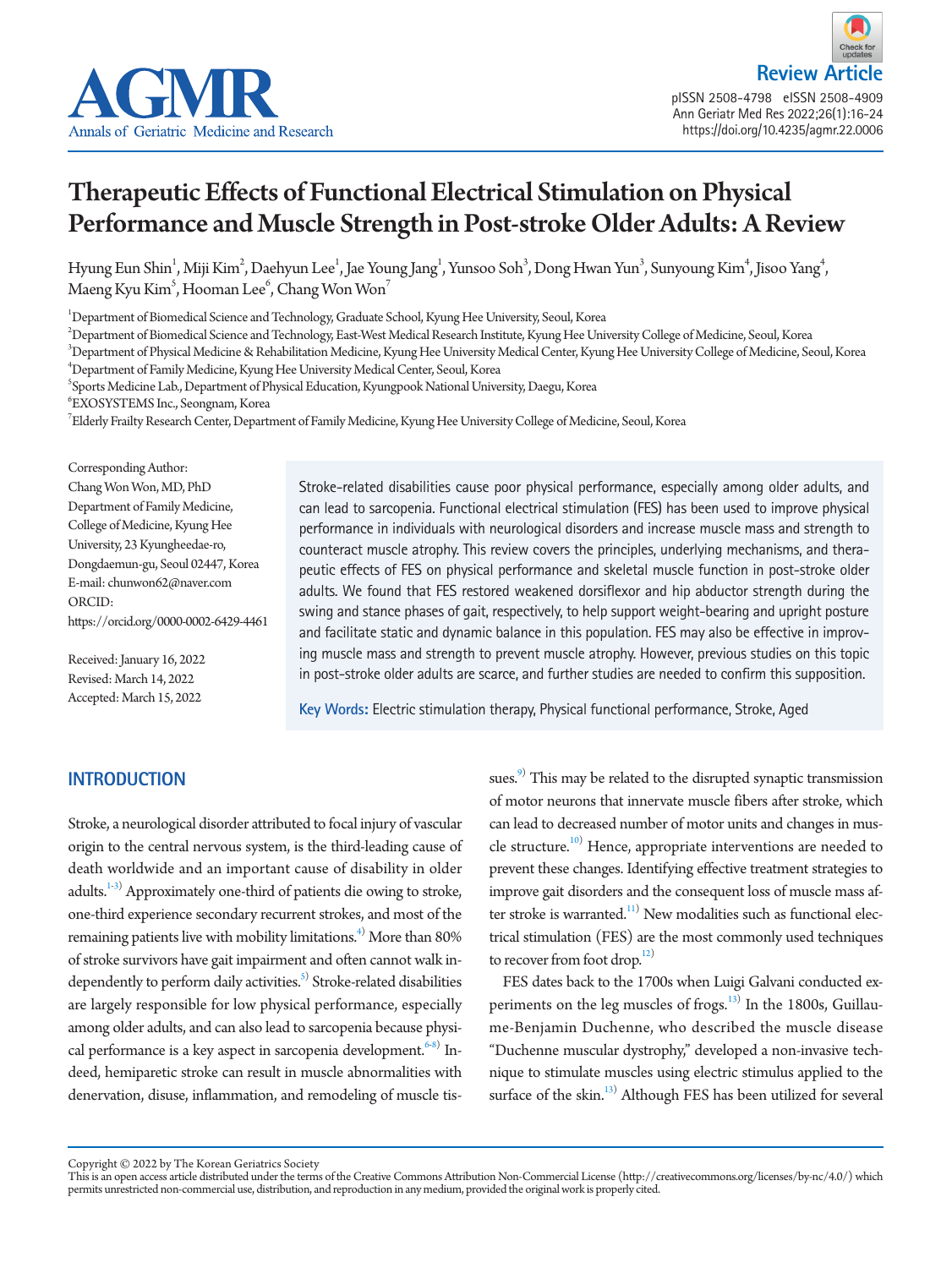decades, it was not until the 1960s that its therapeutic uses and ef-fects on skeletal muscles were more commonly reported.<sup>[14](#page-6-7))</sup> In 1961, Liberson et al. $15$ ) introduced a novel idea for the correction of gait disorder using electrical stimulation. Subsequent studies have reported that FES is an effective method to correct gait disor-ders in individuals post-stroke.<sup>[16,](#page-6-10)[17](#page-6-11))</sup> Two meta-analyses also assessed the therapeutic effects of FES on muscle strength and physical performance in post-stroke patients; however, they did not consider muscle mass.<sup>18[,19](#page-6-13))</sup> Given recent findings on stroke-related sarcopenia, studies on the effect of FES on muscle mass, muscle strength, and physical performance should be systematically examined, especially in older adults. Therefore, this study reviewed the therapeutic effects of FES on physical performance and proposed hypotheses for its subsequent effects on muscle mass and muscle strength in post-stroke older adults.

## **FUNCTIONAL ELECTRICAL STIMULATION**

#### **Principles of FES**

FES is the clinical application of electric current to a decentralized muscle. Neuromuscular electrical stimulation involves placing electrodes on a motor point and sending an electric current to produce muscle contraction.<sup>1)</sup> The technique can generate functional movements in individuals with paralysis caused by damage to the central nervous system. It entails the use of a low-energy electrical pulse and generates muscle contractions in a sequence to promote tasks such as walking or grasping.<sup>20)</sup> Specifically, FES electrically stimulates the dorsiflexor muscles (i.e., the tibialis anterior [TA]) of the foot, which facilitates ankle dorsiflexion during the swing phase of gait and allows for a more natural gait pattern.<sup>14)</sup>

FES has several advantages for gait training in patients with stroke. It can be used to enhance muscle strength and physical performance by increasing the range of motion and decreasing muscle weakness and spasticity.<sup>1[,2](#page-5-1)[,14](#page-6-7))</sup> FES can also be used to relearn recruitment and timing of muscle activation in the paretic lower limb, which further helps in producing a normal gait. Individuals who experience stroke may have foot drop or weakness in the muscles lifting the foot during walking, which can further lead to falls or secondary health problems.<sup>21,22</sup>) If muscle contraction is appropriately timed and coordinated, gait performance can be facilitated in individuals with paralyzed lower extremities, such as patients who experience stroke. $^{23)}$  Thus, FES activation of muscles in the paralyzed limb is important to improve gait performance.

#### **Types of Stimulation in FES**

Electrical stimulation can be classified into invasive and non-invasive stimulation electrodes. Invasive stimulation electrodes are fur-

ther separated into implanted and percutaneous electrodes, which differ in their placement duration and depth. Implanted electrodes are more suitable for longer-term use than percutaneous electrodes and are placed near the target nerve. Percutaneous electrodes are more suitable for short-term use than implanted electrodes and typically penetrate the skin by partially stimulating the targeted motor neurons.<sup>24)</sup> The typical current amplitude for both implanted and percutaneous electrodes is 25 mA. Invasive stimulation electrodes commonly require surgery; therefore, their placement and electrical intensity cannot be changed. In contrast, non-invasive stimulation electrodes self-adhere to the body surface. Unlike the fixed current amplitude of invasive stimulation electrodes, the typical current amplitude for non-invasive stimulation varies from 2 mA to 120 mA. Their placement on the skin also facilitates early intervention, which results in better recovery. Moreover, the electric intensity can be modified without surgery.<sup>25)</sup> However, targeting deep muscles is not feasible because stimulation of these muscles often requires greater intensity, which may result in stimulating untargeted muscles.

No studies have directly compared invasive and non-invasive electrical stimulation in post-stroke patients. However, previous studies have demonstrated the effectiveness of both methods in patients with spinal cord injury (SCI). Demchak et al.<sup>26)</sup> reported a greater cross-sectional area of the vastus lateralis muscle in the leg undergoing non-invasive electrical stimulation than that of the non-stimulated leg. Gad et al.<sup>27)</sup> also reported a higher increase in handgrip strength in the presence of non-invasive stimulation. The invasive approach also showed a restoring effect on walking and independent standing in individuals with SCI.<sup>[28](#page-6-22)[,29](#page-7-0))</sup> Thus, both invasive and non-invasive electrical stimulation can help increase muscle cross-sectional area and muscle strength in patients with SCI. Furthermore, selecting an appropriate electrical stimulation method according to the patient's condition is recommended.

#### **Mechanisms of FES**

Although the clinical effects of FES on gait patterns have been reported,<sup>2,17)</sup> the mechanism is not yet clearly understood. "Central" and "peripheral" mechanisms have been proposed to describe the therapeutic effects of FES. The peripheral mechanism of FES involves improving the muscle strength, flexibility, range of motion, and muscle spasticity of the paralyzed limb. While these improvements in muscle fitness may appear to have lasting effects, none of the peripheral mechanisms can explain these lasting effects. $30,31$  $30,31$  Instead, the central mechanism has attracted increasing attention to account for these effects. The central mechanism of FES is as follows [\(Fig. 1](#page-2-0)). First, FES can stimulate both afferent sensory and motor nerve fibers. A previous preclinical showed that a change in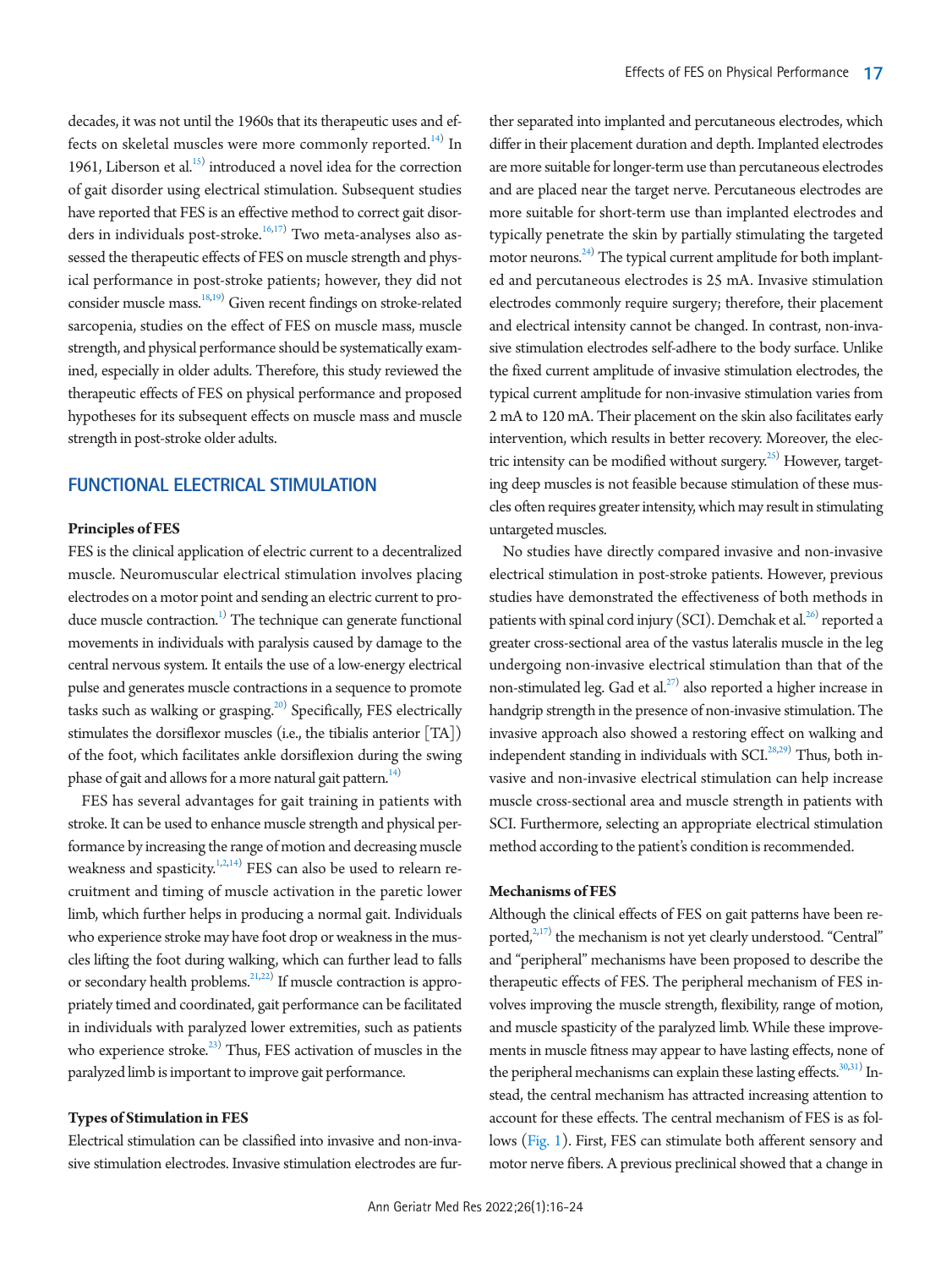<span id="page-2-0"></span>

**Fig. 1.** The central mechanism of functional electrical stimulation (FES).

afferent sensory signals was sufficient to reorganize the motor cor-tex.<sup>[32](#page-7-2))</sup> Prolonged peripheral stimulation can induce excitability of the human motor cortex and reorganize the motor networks of the corresponding muscles.<sup>[33](#page-7-3)[,34\)](#page-7-4)</sup> The results of studies suggest that FES-triggered afferent feedback may facilitate persistent brain plasticity. Second, electrical stimulation can antidromically activate motor nerve fibers, which are then polarized when the antidromic impulses of the fibers reach the anterior horn cell. The combination of FES-induced antidromic impulse and voluntary movement promotes pre- and postsynaptic coupling and synaptic remodeling, which are necessary for changes in neural plasticity.<sup>30)</sup> Thus, these two hypotheses have been proposed as plausible mechanisms by which FES corrects and improves gait patterns.

#### **Therapeutic Effects of FES on Gait in Post-stroke Patients**

The benefits of FES on gait performance of patients with chronic stroke are summarized in [Table 1.](#page-3-0) In their single-subject study, Daly et al. $^{35)}$  reported that gait training with functional neuromuscular stimulation improved the gait patterns in older adults with chronic stroke. Specifically, the use of a combined treatment resulted in significant improvements in volitional knee flexion function compared to conventional treatment alone. Israel et al.<sup>36)</sup> reported a case series of stroke patients, in which two participants showed improved functional ambulation and decreased ankle plantarflexion, demonstrating that overground gait training with FES can improve foot clearance during gait. In addition, a pilot study reported that patients who had experienced a stroke produced greater propulsive force via the combination of treadmill and overground

walking at a maximal speed with FES, which was accompanied by improvements in functional balance and walking ability. $37$ ) As balance ability is an important goal of stroke rehabilitation, a recent study reported that the combination of balance training with FES was is acceptable and effective in improving static and dynamic balance.<sup>38)</sup> In a long-term follow-up randomized controlled trial over 12 months, FES showed similar effects to ankle-foot orthosis in all primary outcomes related to gait quality and function, suggesting that FES may be an appropriate alternative to orthosis for individuals with chronic stroke. $39)$ 

FES treatment of the dorsiflexors is effective in correcting foot drop to balance gait patterns after stroke but not in correcting asymmetric weight-shifting during gait.<sup>[36\)](#page-7-2)</sup> One reason for the asymmetric gait pattern is the lack of activation of the hip abductors, which work as pelvic stabilizers.<sup>40)</sup> A previous study reported that FES-triggered gait training of the gluteus medius (GM) and TA improved gait velocity, dynamic balance, and gait symmetry during walking, among patients aged  $< 60$  years.<sup>[41](#page-7-10))</sup> In that study, FES applied to the GM stabilized the pelvic muscles in the stance phase, while FES applied to the TA strengthened the ankle dorsiflexors in the swing phase, which improved functional gait performance in individuals with chronic hemiparetic stroke. These findings were consistent with those reported by Kim et al., $42)$  $42)$  who demonstrated that FES applied to the GM in the stance phase and TA in the swing phase of gait improved gait performance in patients who had experienced a stroke. Specifically, the combined effect of GM activation with TA generates a more normal gait pattern than that generated by TA activation alone.<sup> $42)$  $42)$ </sup> Consequently, FES treatment of the hip abductors and dorsiflexors has the potential to improve gait symmetry and gait speed during walking. The recovery of stroke-induced gait disorders through FES treatment in middle-aged patients aged < 60 years may have a positive effect on sarcopenia prevention in those aged > 60 years.

As in chronic stroke, FES also affects physical performance in patients with subacute stroke, as summarized in [Table 2.](#page-4-0)<sup>[43](#page-7-11))</sup> Several studies have reported that FES can increase dorsiflexor strength in the swing phase of gait to prevent foot drop after stroke, which can further improve gait performance.<sup>21</sup> Tong et al.<sup>44</sup> reported that the therapeutic combined effect of FES and gait training was superior to gait training alone in individuals after acute stroke. They reported significant improvements in Barthel Index, Berg Balance Scale, Functional Ambulation Categories scale, 5-m timed walking test, and Motricity Index in the combination group compared to those in the training alone group after 4 weeks of treatment. Moreover, these improvements persisted even after 6 months. In one pilot study, the "gait training with FES" group had a larger effect size of gait speed than the "gait training only" group, indicating a superior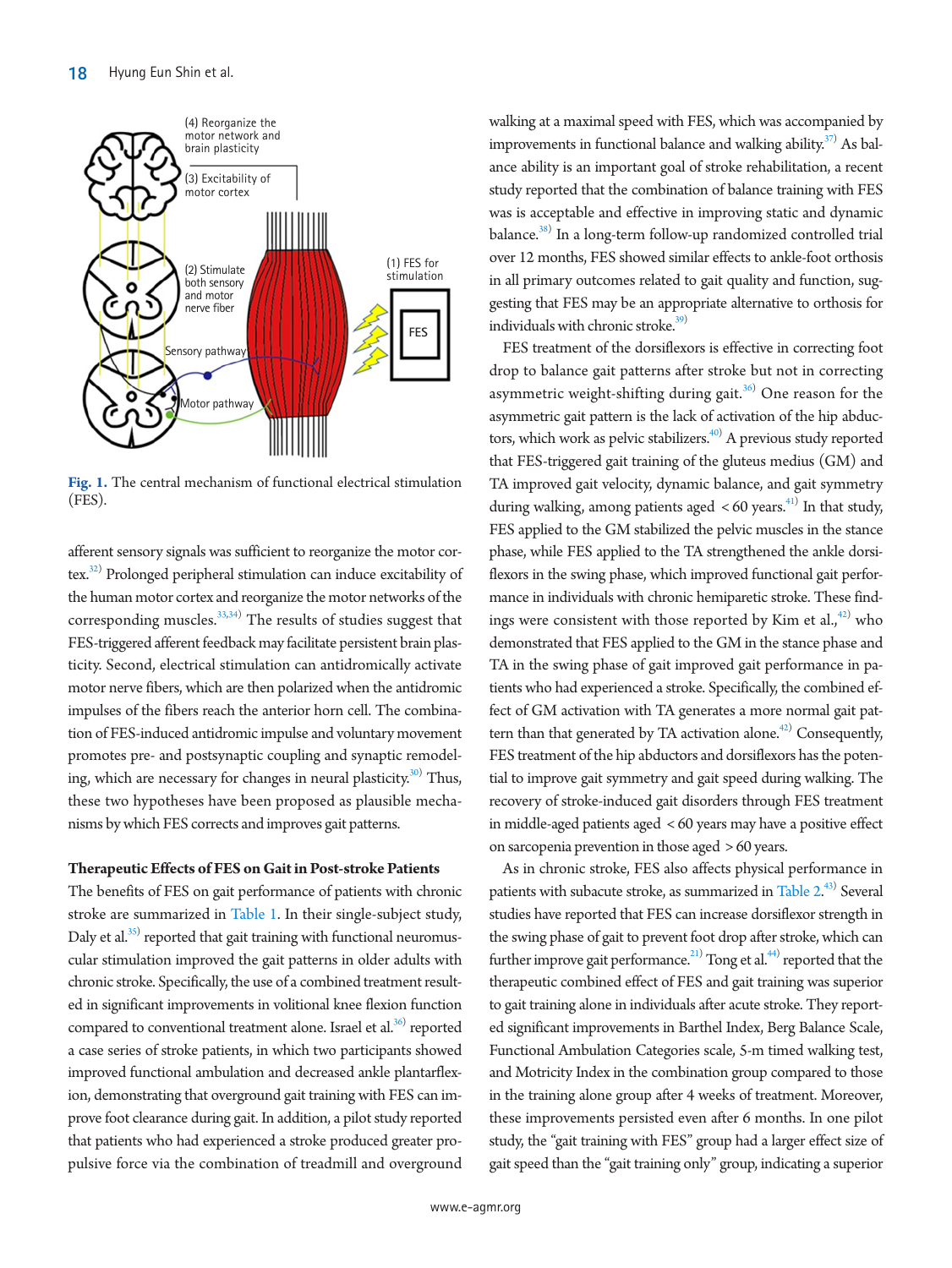| Study                                 | Participants (mean age)                                                                  | Muscle strength<br>Function                                                                        | Post-stroke duration                                                                        | Device                                                                                   | FES intervention (type)                                                                                                                                                                              | Activity / Task                                                                                                                                                                                                                 | Main findings                                                                                                                                                                                                  |
|---------------------------------------|------------------------------------------------------------------------------------------|----------------------------------------------------------------------------------------------------|---------------------------------------------------------------------------------------------|------------------------------------------------------------------------------------------|------------------------------------------------------------------------------------------------------------------------------------------------------------------------------------------------------|---------------------------------------------------------------------------------------------------------------------------------------------------------------------------------------------------------------------------------|----------------------------------------------------------------------------------------------------------------------------------------------------------------------------------------------------------------|
| Daly et al. <sup>35)</sup><br>(2000)  | chronic stroke $(68.5 y)$<br>2 participants with                                         | Muscle function deficits<br>for LE                                                                 | > 1 y after the stroke                                                                      | Electrical stimulation de-<br>vice (Staodyn EMS+2;<br>Staodyn, Longmont,<br>CO, USA)     | duration of 300 µs, intensity<br>FES applied for 30 min, once<br>daily, S days per week for 7<br>Frequency of 30 Hz, pulse<br>$of 1-6$ mV.<br>mo.                                                    | training                                                                                                                                                                                                                        | Home exercise and gait Improved volitional gait pattern<br>with surface-stim electrical<br>stimulation.                                                                                                        |
| Be<br>thoux et al. $^{39)}$<br>(2015) | 495 individuals with foot Foot drop can ambulate<br>drop post-stroke<br>(64.09 y)        | $>10\,\mathrm{m}$ at $>0.0\,\mathrm{m/s}$<br>and $<0.8\,\mathrm{m/s}.$                             | FES group: 6.90 ± 6.43 y WalkAide (WA; Innova-<br>Control group:<br>$6.86 \pm 6.64$ y       | tive Neurotronics, Aus-<br>tin, TX, USA)                                                 | Not applicable                                                                                                                                                                                       | Participants wear FES<br>device for 6 mo                                                                                                                                                                                        | 6-minute walk test, and mod-<br>bulation Profile scores in the<br>ified Emory Functional Am-<br>Increased 10-m walk test,<br>FES group.                                                                        |
| $Lee^{38)}(2020)$                     | 49 participants<br>(63.49y)                                                              | Brunnstrom stage $\geq 4$                                                                          | Experimental group:<br>$15.25 \pm 6.89 \text{ mo}$<br>$16.00 \pm 6.49$ mo<br>Control group: | EMG-triggered stimula-<br>med4; MED-EL, Inns-<br>tion device (Stiwell<br>bruck, Austria) | EMG-triggered FES with bal-Balance training:<br>pulse width of 300 µs, pulse<br>ance training for 40 min a<br>day, 5 days a week, for 6<br>Frequency of 30-35 Hz,<br>intensity of 5-60 mA.<br>weeks. | plantarflexion/dorsi-<br>4. Moving from left to<br>3. Forward/backward<br>5. Static posture with<br>right in a standing<br>2. Standing posture<br>standing posture<br>with both foot<br>1. Static posture<br>posture<br>flexion | and dynamic balance abilities<br>Greater improvements in static<br>Increased ankle muscle activa-<br>in the experimental group<br>than in the control group.<br>tion in the experimental<br>group.             |
| Israel et al. $^{\rm 36)}$<br>(2011)  | 2 participants with foot<br>drop post-stroke<br>(62.5 y)                                 | Participant 2: 4/5 (LE<br>Participant 1: 3 or 4/5<br>(LE muscle groups).<br>muscle groups)<br>MMT: | Participant 1: 10 y post-<br>Participant 2: 9 y post-<br>stroke<br>stroke                   | L300 neuroprosthesis;<br>Bioness Inc., Valencia,<br>pFES device (Bioness<br>CA, USA)     | session, 3 sessions per week<br>A pulse of 200 µs, intensity of<br>pFES applied for 60 min per<br>for 6 weeks.<br>$21-66$ mA                                                                         | speed, up and down<br>stairs, and outdoors.<br>self-selected or fast<br>ing: walking at                                                                                                                                         | Overground gait train-Decreased ankle plantarflexion<br>Increased gait speed in only 1<br>the modified Emory Func-<br>Decreased time to complete<br>tional Ambulation Profile.<br>participant.<br>during gait. |
| Awad et al. $^{37)}$<br>(2014)        | 13 individuals with loco- Fugl-Meyer: 13-24<br>motor deficits after<br>stroke $(61.0 y)$ |                                                                                                    | $3.22 \pm 3.05$ y                                                                           | A customized, real-time<br>FES system                                                    | session, 3 sessions per week<br>FES applied for 30 min per<br>Frequency of 30 Hz, pulse<br>width of 300 µs.<br>for 12 weeks.                                                                         | Treadmill (27 min)<br>and overground<br>walking (3 min)                                                                                                                                                                         | Increase in functional balance<br>Increase in paretic propulsive<br>and walking function.<br>force.                                                                                                            |
|                                       | FES, functional electrical stimulation; LE, lower extremity; MMT, manual muscle test.    |                                                                                                    |                                                                                             |                                                                                          |                                                                                                                                                                                                      |                                                                                                                                                                                                                                 |                                                                                                                                                                                                                |

<span id="page-3-0"></span>

Effects of FES on Physical Performance 19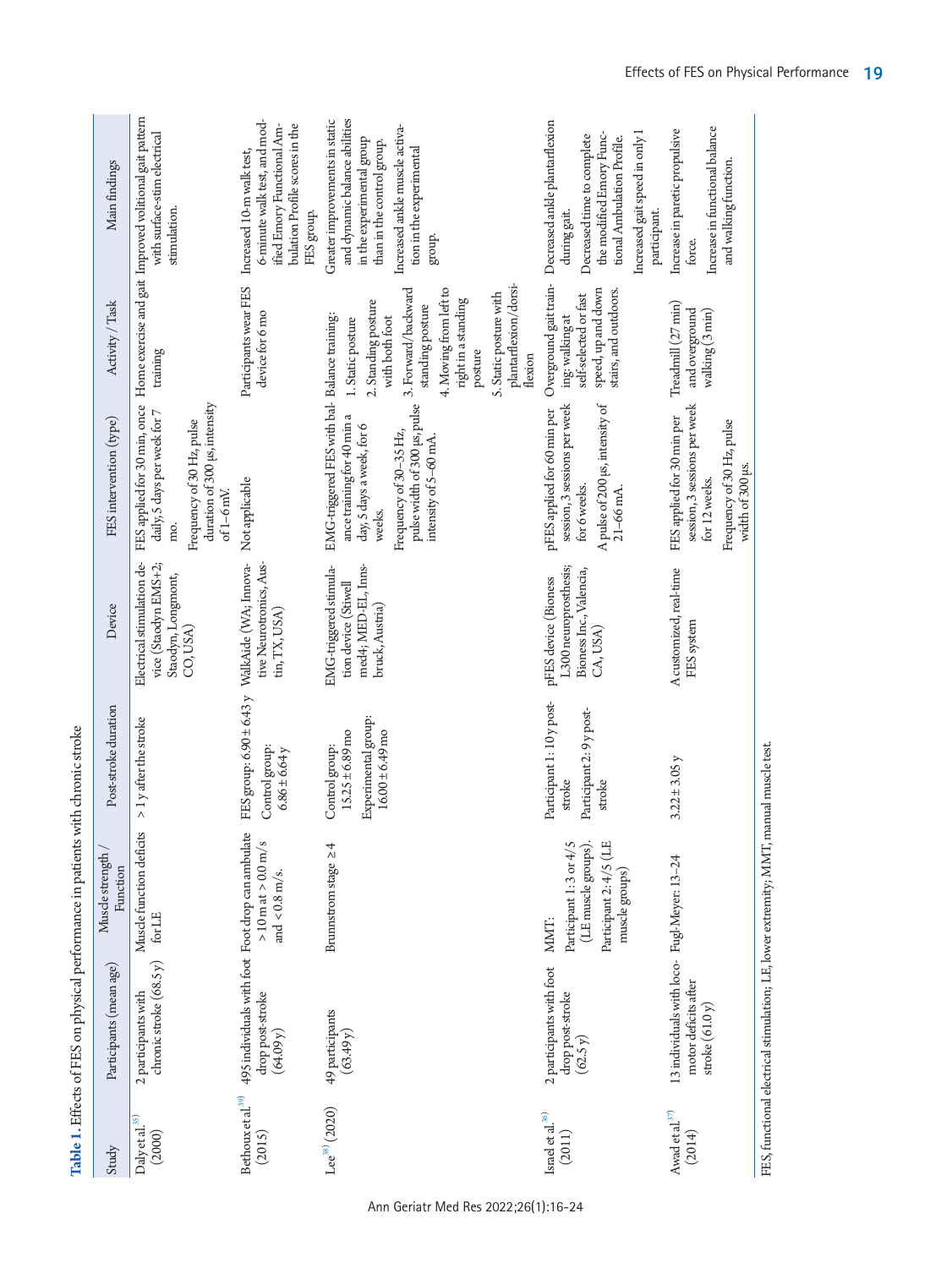<span id="page-4-0"></span>

| ı                                                                                                                                                                                                                                    |
|--------------------------------------------------------------------------------------------------------------------------------------------------------------------------------------------------------------------------------------|
|                                                                                                                                                                                                                                      |
|                                                                                                                                                                                                                                      |
|                                                                                                                                                                                                                                      |
|                                                                                                                                                                                                                                      |
|                                                                                                                                                                                                                                      |
|                                                                                                                                                                                                                                      |
|                                                                                                                                                                                                                                      |
| ł                                                                                                                                                                                                                                    |
|                                                                                                                                                                                                                                      |
|                                                                                                                                                                                                                                      |
|                                                                                                                                                                                                                                      |
| ı                                                                                                                                                                                                                                    |
|                                                                                                                                                                                                                                      |
| <b>Continued in the continued of the continued in the continued in the continued in the continued in the continued in the continued in the continued in the continued in the continued in the continued in the continued in the </b> |
| $\sim$ $\sim$ $\sim$                                                                                                                                                                                                                 |
| $\frac{1}{1}$                                                                                                                                                                                                                        |
|                                                                                                                                                                                                                                      |
|                                                                                                                                                                                                                                      |
|                                                                                                                                                                                                                                      |
|                                                                                                                                                                                                                                      |
| יהות הוא היה                                                                                                                                                                                                                         |
|                                                                                                                                                                                                                                      |

| Study                                              | Participants (mean age)        | Muscle strength<br>Function                                                                                                                                                                  | Post-stroke duration                                                                                                               | Device                                                                                                                                                                            | FES intervention (type)                                                                                                                                                                              | Activity / Task                                              | Main findings                                                                                                                                                                                                                            |
|----------------------------------------------------|--------------------------------|----------------------------------------------------------------------------------------------------------------------------------------------------------------------------------------------|------------------------------------------------------------------------------------------------------------------------------------|-----------------------------------------------------------------------------------------------------------------------------------------------------------------------------------|------------------------------------------------------------------------------------------------------------------------------------------------------------------------------------------------------|--------------------------------------------------------------|------------------------------------------------------------------------------------------------------------------------------------------------------------------------------------------------------------------------------------------|
| Yan et al. $^{\rm 21)}$<br>(2005)                  | 46 participants<br>$(70.9 y)$  | $\begin{array}{l} \mbox{MMT grade} \leq 3 \mbox{ (hip} \\ \mbox{flaxors)} \end{array}$<br>$8.4 \pm 1.7, 8.2 \pm 1.7$ ,<br>AMT FES group:<br>$8.4 \pm 1.3$                                    | $9.2 \pm 4.1$ days after<br>stroke                                                                                                 | Two dual-channel stimu-<br>lators (Respond Select;<br>Empi Inc.)                                                                                                                  | FES applied for 30, 5 days per Applied while lying<br>current amplitude of 20-30<br>mA (maximum tolerance<br>0.3 ms pulses at 30 Hz, at a<br>week for 3 weeks.<br>intensity)                         | down                                                         | Decreased composite spasticity<br>Increased ankle dorsiflexion<br>torque<br>score                                                                                                                                                        |
| $\rm Mg$ et al. $^{\rm 45)}$<br>(2008)             | 54 participants<br>$(67.9 y)$  | FAC < 3                                                                                                                                                                                      | Training with FES group:<br>Training group: $2.7 \pm 1.2$<br>Control group: $2.5 \pm 1.2$<br>$2.3 \pm 1.1$ weeks<br>weeks<br>weeks | R01-0093; Jockey Club<br>Hong Kong Polytechnic<br>University, Hong Kong,<br>Two single-channel FES<br>neering Centre, The<br>Rehabilitation Engi-<br>stimulators (model<br>China) | FES was applied for 20 min, 5<br>Frequency of 40 Hz, pulse of<br>edge ramps of 0.3 seconds.<br>days per week for 4 weeks,<br>with a total of 20 training<br>400 µs, rising and falling<br>sessions.  | Gait training on elec-<br>tromechanical gait<br>trainer      | showed a more superior treat-<br>"training with FES" group on<br>gait speed was not small. Al-<br>Effect size difference between<br>though not significant, the<br>"training with FES" group<br>the "training" group and<br>ment effect. |
| $\operatorname{Tong}$ et al.<br>$^{44)}$<br>(2006) | 2 participants<br>(67.0 y)     | FAC score: Patient A, 1;<br>BBS score: Patient A, 4;<br>BI score: Patient A, 10;<br>Patient B, 16<br>Patient B, 35<br>Patient B, 1                                                           | 4 weeks after stroke                                                                                                               | R01-0093; Jockey Club<br>Two single-channel FES<br>Rehabilitation Engi-<br>stimulators (model<br>neering Centre)                                                                  | Frequency of 40 Hz, pulse of<br>(20 total training sessions)<br>edge ramps of 0.3 seconds.<br>days per week for 4 weeks<br>400 µs, rising and falling<br>FES applied for 20 min, 5                   | Gait training on elec-<br>tromechanical gait<br>trainer      | Functional Ambulation Cate-<br>gories Scale, 5-m timed walk-<br>Improvements in all outcomes<br>ing test score, and Motricity<br>Improvements in Barthel In-<br>dex, Berg Balance Scale,<br>atter 6 mo.<br>Index                         |
| Peri et al. $^{46)}$<br>(2016)                     | 16 participants<br>(74.1 y)    | MI: Experimental group:<br>Modified Ashworth Scale<br>$76.13 \pm 9.52 \text{ MJ};$<br>$\begin{array}{c} \text{Control group:}\\ \text{64.14} \pm 19.00 \, \text{MI} \end{array}$<br>$\leq 2$ | Control group: $16.0 \pm 5.5$<br>Experimental group:<br>$14.1 \pm 2.7 \text{ days}$<br>days                                        | trolled stimulator (Re-<br>8-channel current-con-<br>haMove2; Hasomed<br>GmbH, Magdeburg,<br>Germany                                                                              | days for 3 weeks, with active<br>cycling at the maximum in-<br>tensity tolerated by the pa-<br>FES applied for 25 min, 15<br>tient                                                                   | Active cycling training<br>- FES with voluntary<br>pedaling. | ability post-acute stroke after<br>Improved cycling and walking<br>FES-augmented active cy-<br>cling training.                                                                                                                           |
| Bauer et al. $^{47)}$<br>(2015)                    | 37 participants<br>$(61.43 y)$ | Brunnstrom stage 4<br>$FAC \leq 2$                                                                                                                                                           | FES group: 62.0 ± 43.0<br>$42.0 \pm 45.0 \text{ days}$<br>Control group:<br>days                                                   | Current-controlled stimu- FES applied for 20 min, 3<br>lator (RehaStim2; Ha-<br>somed GmbH                                                                                        | times per week for 4 weeks<br>duration of 250 µs, current<br>Frequency of 25 Hz, pulse<br>amplitude of 35-36 mA.<br>(12 total sessions)                                                              | ing                                                          | Active leg cycling train- Improved Functional Ambula-<br>formance Oriented Mobility<br>Assessment in the FES train-<br>tion Classification and Per-<br>ing group compared to the<br>control group                                        |
|                                                    |                                |                                                                                                                                                                                              |                                                                                                                                    |                                                                                                                                                                                   | FES, functional electrical stimulation; AMT, abbreviated mental test; BBS, Berg Balance Scale; BJ, Barthel Index; FAC, Functional Ambulatory Category; MJ, Motricity index; MMT, manual muscle test. |                                                              |                                                                                                                                                                                                                                          |

20 Hyung Eun Shin et al.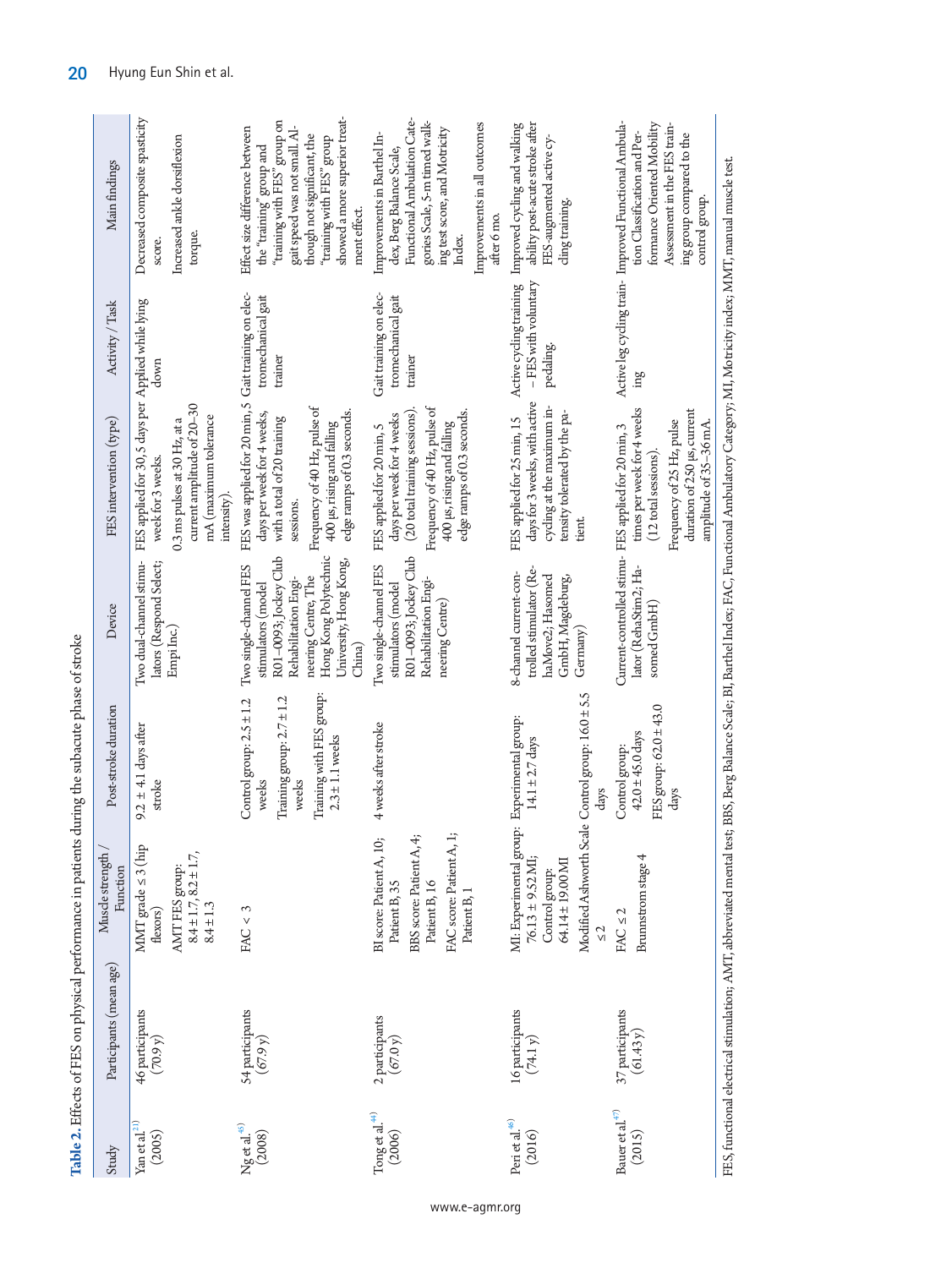treatment effect; however, no significant differences were observed.<sup>45)</sup> Another pilot study showed that active cycling training with FES may be effective in improving gait velocity in the subacute recovery period after stroke, although no group effect was found.<sup>46)</sup> The results of these pilot studies may have been more robust if the sample sizes were larger. A study comparing the effect of active interventions involving leg cycling with and without FES performed three times weekly for 20 minutes each session for 4 weeks showed improved walking and balance abilities in the FES group. $47)$  Thus, the application of FES in the subacute phase of stroke may have a positive effect on physical performance. Several studies have demonstrated that FES helps patients with subacute and chronic stroke recover from low physical performance.

## **Therapeutic Effects of FES on Muscle Mass and Strength in Post-stroke Patients**

However, few studies have demonstrated the effectiveness of FES in increasing muscle mass and strength in patients after stroke, especially in older adults. Several studies showed that FES significantly improved muscle strength in middle-aged patients with subacute and chronic stroke. $^{48\text{-}50)}$  $^{48\text{-}50)}$  $^{48\text{-}50)}$  Dorsiflexor muscle strength significantly increased by 56.6% in the "combination of FES and conventional rehabilitation" group and by 27.7% in the "conventional rehabilitation alone" group.<sup>49)</sup> These findings can be explained by the fact that FES reduces muscle spasticity through motor recovery, which further improves muscle strength. In addition, 18 patients with subacute and chronic stroke who participated in a 12-week conventional rehabilitation program combined with FES showed significantly improved dorsiflexor strength, measured by surface EMG signal.<sup>[48](#page-7-17))</sup> The combined effects of FES and rehabilitation also increased the maximal voluntary contractions of the dorsiflex-ors in middle-aged patients with stroke.<sup>[50](#page-7-16))</sup> The previous studies showing that FES increased muscle strength in middle-aged patients with stroke suggest the positive effects of FES on muscle mass, which is positively correlated with muscle strength. Muscle mass and strength may also be correlated in stroke survivors.<sup>[51\)](#page-7-19)</sup> Most studies were conducted among participants with a median age of 50 years, an age range that also encompasses older adults.<sup>48[-50](#page-7-20))</sup> Therefore, the same results may be observed in older adults, although studies with larger samples of older adults are required. Moreover, FES significantly restored muscle mass in denervated muscles of patients after SCI, although the patient age was relatively low.<sup>52)</sup> As stroke and SCI share common features, FES may also restore muscle mass in post-stroke patients.

In addition, FES may improve muscle mass by altering mus-cle-specific transcriptional mechanisms.<sup>[53](#page-7-22))</sup> During muscle contraction, muscle fibers produce and release myokines, which have local

and systemic effects on the body.<sup>54)</sup> FES in older adults changes this myokine secretion, especially that of insulin-like growth fac-tor-1 (IGF-1).<sup>[55](#page-8-1))</sup> A previous study showed that neuromuscular electrical stimulation induced increased expression of IGF-1 and its downstream pathways, a well-known major anabolic signal for skeletal muscle development, and decreased expression of MuRF-1 and Atrogin-1, which are muscle atrophy-related ubiquitin ligase genes.<sup>56)</sup> Considering these changes at the molecular level, FES may also be effective in counteracting muscle atrophy in older adults.

# **CONCLUSION**

The findings of the current review suggest some benefits of FES in improving physical performance and muscle strength and increase the possibility of its subsequent positive effects on muscle mass in older adults with stroke. FES can also facilitate static and dynamic balance activities by strengthening weakened dorsiflexors in the swing phase and hip abductors in the stance phase to support weight-bearing and upright posture. Thus, FES, especially when combined with rehabilitation, can be used to optimize physical performance, including gait performance, and ameliorate the consequent loss of muscle mass and strength in older adults after stroke.

## **ACKNOWLEDGMENTS**

#### **CONFLICT OF INTEREST**

The researchers claim no conflicts of interest.

## **FUNDING**

This work was supported by a Korea Medical Device Development Fund grant funded by the Korean government (the Ministry of Science and ICT, Ministry of Trade, Industry and Energy, Ministry of Health & Welfare, and Ministry of Food and Drug Safety) (No. 1711138173, KMDF\_PR\_20200901\_0101).

#### **AUTHOR CONTRIBUTION**

<span id="page-5-1"></span><span id="page-5-0"></span>Conceptualization, CWW, MK; Data curation, CWW, HES; Funding acquisition, CWW, HL; Investigation, CWW, MK, YS, HES, JYJ, DL; Project administration, CWW; Supervision, CWW, MK; Writing–original draft, HES; Writing–review & editing, MK, DL, JYJ, YS, DHY, SK, JY, MKK, HL, CWW.

# **REFERENCES**

1. [Marquez-Chin C, Popovic MR. Functional electrical stimulation](https://doi.org/10.1186/s12938-020-00773-4)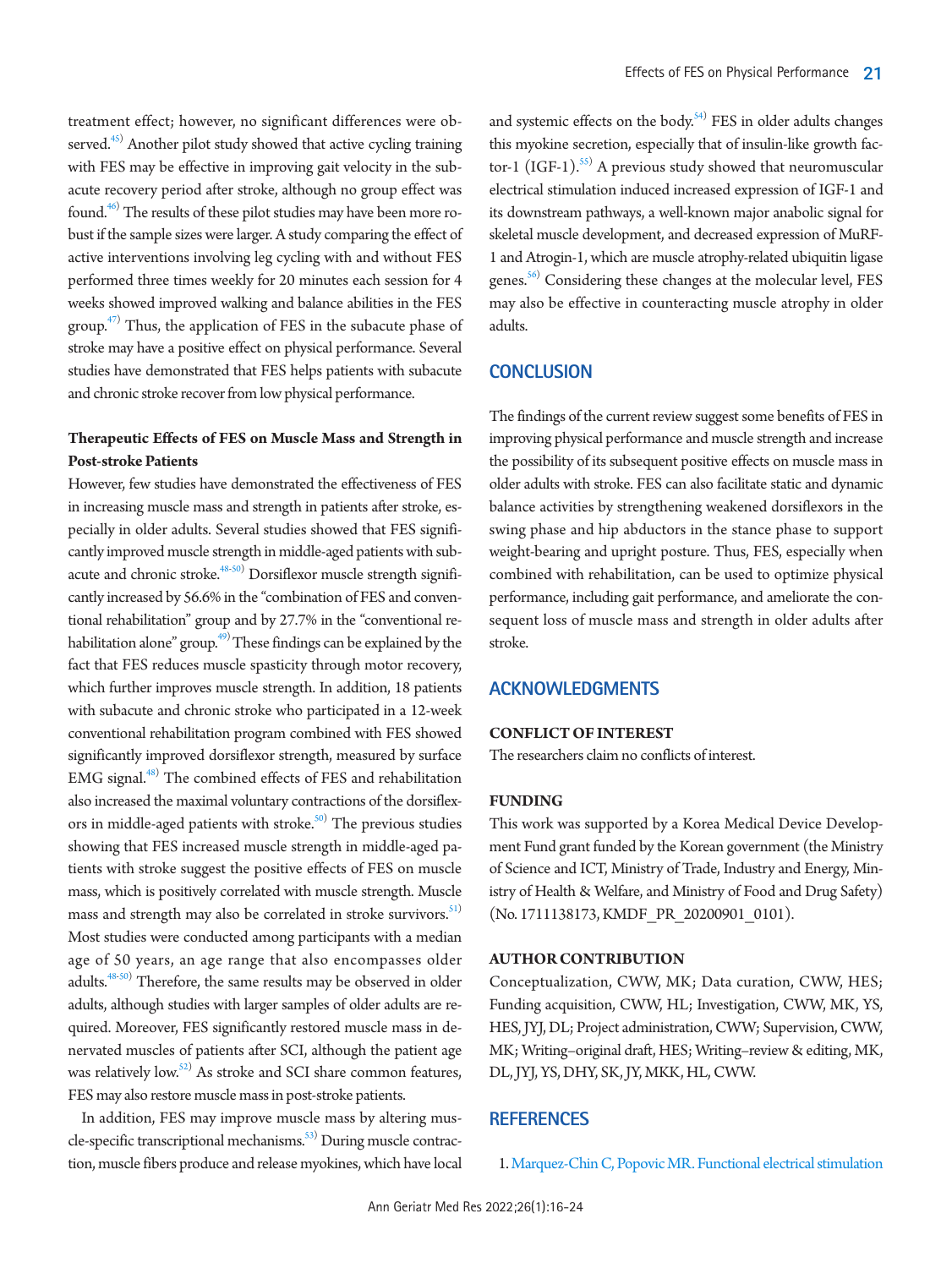[therapy for restoration of motor function after spinal cord injury](https://doi.org/10.1186/s12938-020-00773-4)  [and stroke: a review. Biomed Eng Online 2020;19:34.](https://doi.org/10.1186/s12938-020-00773-4)

- 2. [Kafri M, Laufer Y. Therapeutic effects of functional electrical](https://doi.org/10.1007/s10439-014-1148-8)  [stimulation on gait in individuals post-stroke. Ann Biomed Eng](https://doi.org/10.1007/s10439-014-1148-8)  [2015;43:451-66.](https://doi.org/10.1007/s10439-014-1148-8)
- <span id="page-6-0"></span>3. [Manolio TA, Kronmal RA, Burke GL, O'Leary DH, Price TR.](https://doi.org/10.1161/01.str.27.9.1479)  [Short-term predictors of incident stroke in older adults: the Car](https://doi.org/10.1161/01.str.27.9.1479)[diovascular Health Study. Stroke 1996;27:1479-86.](https://doi.org/10.1161/01.str.27.9.1479)
- <span id="page-6-1"></span>[4. Heros RC. Stroke: early pathophysiology and treatment: sum](https://doi.org/10.1161/01.str.25.9.1877)[mary of the Fifth Annual Decade of the Brain Symposium.](https://doi.org/10.1161/01.str.25.9.1877)  [Stroke 1994;25:1877-81.](https://doi.org/10.1161/01.str.25.9.1877)
- <span id="page-6-2"></span>[5. Cirstea CM. Gait rehabilitation after stroke: should we re-evalu](https://doi.org/10.1161/strokeaha.120.032041)[ate our practice? Stroke 2020;51:2892-4.](https://doi.org/10.1161/strokeaha.120.032041)
- <span id="page-6-3"></span>[6. Rubattu S, Giliberti R, Volpe M. Etiology and pathophysiology](https://doi.org/10.1016/s0895-7061(00)01249-8)  [of stroke as a complex trait. Am J Hypertens 2000;13:1139-48.](https://doi.org/10.1016/s0895-7061(00)01249-8)
- 7. [Scherbakov N, von Haehling S, Anker SD, Dirnagl U, Doehner](https://doi.org/10.1016/j.ijcard.2013.10.031)  [W. Stroke induced sarcopenia: muscle wasting and disability af](https://doi.org/10.1016/j.ijcard.2013.10.031)[ter stroke. Int J Cardiol 2013;170:89-94.](https://doi.org/10.1016/j.ijcard.2013.10.031)
- <span id="page-6-4"></span>8. [Jeong KY, Lee HJ. Prevalence of knee osteoarthritis and](https://doi.org/10.4235/agmr.21.0053)  [health-related quality of life in stroke patients over 60 years old: a](https://doi.org/10.4235/agmr.21.0053)  [cross-sectional study using Korean National Health and Nutri](https://doi.org/10.4235/agmr.21.0053)[tion Examination Survey V. Ann Geriatr Med Res](https://doi.org/10.4235/agmr.21.0053) 2021;25:178- 86.
- <span id="page-6-5"></span>9. [Carda S, Cisari C, Invernizzi M. Sarcopenia or muscle modifica](https://www.ncbi.nlm.nih.gov/pubmed/23575206)[tions in neurologic diseases: a lexical or patophysiological differ](https://www.ncbi.nlm.nih.gov/pubmed/23575206)[ence? Eur J Phys Rehabil Med 2013;49:119-30.](https://www.ncbi.nlm.nih.gov/pubmed/23575206)
- <span id="page-6-6"></span>10. A[rasaki K, Igarashi O, Machida T, Hyodo A, Ushijima R. Reduc](https://doi.org/10.1016/s1567-424x(08)00019-6)[tion in the motor unit number estimate \(MUNE\) after cerebral](https://doi.org/10.1016/s1567-424x(08)00019-6)  [infarction. Suppl Clin Neurophysiol 2009;60:189-95.](https://doi.org/10.1016/s1567-424x(08)00019-6)
- <span id="page-6-7"></span>11. Bosch PR, Harris JE, Wing K; American Congress of Rehabilitation Medicine ([ACRM\) Stroke Movement Interventions Sub](https://doi.org/10.1016/j.apmr.2013.10.017)[committee. Review of therapeutic electrical stimulation for dor](https://doi.org/10.1016/j.apmr.2013.10.017)[siflexion assist and orthotic substitution from the](https://doi.org/10.1016/j.apmr.2013.10.017) American Congress of Rehabilitation Medicine stroke movement interventions subcommittee. Arch Phys Med Rehabil 2014;95:390- 6.
- <span id="page-6-8"></span>1[2. Gil-Castillo J, Alnajjar F, Koutsou A, Torricelli D, Moreno JC.](https://doi.org/10.1186/s12984-020-00668-4)  [Advances in neuroprosthetic management of foot drop: a review.](https://doi.org/10.1186/s12984-020-00668-4)  [J Neuroeng Rehabil 2020;17:46](https://doi.org/10.1186/s12984-020-00668-4).
- 13. [Gater DR Jr, Dolbow D, Tsui B, Gorgey AS. Functional electrical](https://doi.org/10.3233/nre-2011-0652)  [stimulation therapies after spinal cord injury. NeuroRehabilita](https://doi.org/10.3233/nre-2011-0652)[tion 2011;28:231-48.](https://doi.org/10.3233/nre-2011-0652)
- <span id="page-6-11"></span>14. Burridge JH, Swain I[D, Taylor PN. Functional electrical stimula](https://doi.org/10.1017/s0959259898008260)[tion: a review of the literature published on common peroneal](https://doi.org/10.1017/s0959259898008260)  [nerve stimulation for the correction of dropped foot. Rev Clin](https://doi.org/10.1017/s0959259898008260)  [Gerontol 1998;8:155-61.](https://doi.org/10.1017/s0959259898008260)
- <span id="page-6-9"></span>1[5. Liberson WT, Holmquest HJ, Scot D, Dow M. Functional elec-](https://www.ncbi.nlm.nih.gov/pubmed/13761879)

[trotherapy: stimulation of the peroneal nerve synchronized with](https://www.ncbi.nlm.nih.gov/pubmed/13761879)  [the swing phase of the gait of hemiplegic patients. Arch Phys](https://www.ncbi.nlm.nih.gov/pubmed/13761879)  [Med Rehabil 1961;42:101-5.](https://www.ncbi.nlm.nih.gov/pubmed/13761879)

- <span id="page-6-10"></span>16[. Kesar TM, Perumal R, Jancosko A, Reisman DS, Rudolph KS,](https://doi.org/10.2522/ptj.20090140)  [Higginson JS, et al. Novel patterns of functional electrical stimu](https://doi.org/10.2522/ptj.20090140)[lation have an immediate effect on dorsiflexor muscle function](https://doi.org/10.2522/ptj.20090140)  [during gait for people poststroke. Phys The](https://doi.org/10.2522/ptj.20090140)r 2010;90:55-66.
- <span id="page-6-15"></span>17. Kesar TM, Perumal R, Reisman DS, Jancos[ko A, Rudolph KS,](https://doi.org/10.1161/strokeaha.109.560375)  [Higginson JS, et al. Functional electrical stimulation of ankle](https://doi.org/10.1161/strokeaha.109.560375)  [plantarflexor and dorsiflexor muscles: effects on poststroke gait.](https://doi.org/10.1161/strokeaha.109.560375)  [Stroke 2009;40:3821-7.](https://doi.org/10.1161/strokeaha.109.560375)
- <span id="page-6-12"></span>18[. Wist S, Clivaz J, Sattelmayer M. Muscle strengthening for hemi](https://doi.org/10.1016/j.rehab.2016.02.001)[paresis after stroke: a meta-analysis. Ann Phys Rehabil Med](https://doi.org/10.1016/j.rehab.2016.02.001)  [2016;59:114-24.](https://doi.org/10.1016/j.rehab.2016.02.001)
- <span id="page-6-13"></span>1[9. Glanz M, Klawansky S, Stason W, Berkey C, Chalmers TC.](https://doi.org/10.1016/s0003-9993(96)90293-2)  [Functional electrostimulation in poststroke rehabilitation: a me](https://doi.org/10.1016/s0003-9993(96)90293-2)[ta-analysis of the randomized controlled trials. Arch Phys Med](https://doi.org/10.1016/s0003-9993(96)90293-2)  [Rehabil 1996;77:549-53](https://doi.org/10.1016/s0003-9993(96)90293-2).
- <span id="page-6-14"></span>2[0. Popovic MR, Curt A, Keller T, Dietz V. Functional electrical](https://doi.org/10.1038/sj.sc.3101191)  [stimulation for grasping and walking: indications and limita](https://doi.org/10.1038/sj.sc.3101191)[tions. Spinal Cord 2001;39:403-12](https://doi.org/10.1038/sj.sc.3101191).
- <span id="page-6-23"></span>21. [Yan T, Hui-Chan CW, Li LS. Functional electrical stimulation](https://doi.org/10.1161/01.str.0000149623.24906.63)  [improves motor recovery of the lower extremity and walking](https://doi.org/10.1161/01.str.0000149623.24906.63)  [ability of subjects with first acute stroke: a randomized place](https://doi.org/10.1161/01.str.0000149623.24906.63)[bo-controlled trial. Stroke 2005;36:80-5.](https://doi.org/10.1161/01.str.0000149623.24906.63)
- <span id="page-6-16"></span>22[. Atkins KD, Bickel CS. Effects of functional electrical stimulation](https://doi.org/10.1016/j.coph.2021.07.025)  [on muscle health after spinal cord injury. Curr Opin Pharmacol](https://doi.org/10.1016/j.coph.2021.07.025)  [2021;60:226-31.](https://doi.org/10.1016/j.coph.2021.07.025)
- <span id="page-6-17"></span>23[. Kapadia N, Masani K, Catharine Craven B, Giangregorio LM,](https://doi.org/10.1179/2045772314y.0000000263)  [Hitzig SL, Richards K, et al. A randomized trial of functional](https://doi.org/10.1179/2045772314y.0000000263)  [electrical stimulation for walking in incomplete spinal cord inju](https://doi.org/10.1179/2045772314y.0000000263)[ry: effects on walking competency. J Spinal Cord Me](https://doi.org/10.1179/2045772314y.0000000263)d 2014;37: 511-24.
- <span id="page-6-18"></span>24. Hoshimiya N, Handa Y. A master-slave type multichannel functional electrical stimulation (FES) system for the control of the paralyzed upper extremities. Automedica 1989;11:209-220.
- <span id="page-6-19"></span>2[5. Popovic MR, Keller T, Pappas IP, Dietz V, Morari M. Sur](https://doi.org/10.1109/51.897831)[face-stimulation technology for grasping and walking neuropros](https://doi.org/10.1109/51.897831)[thesis. IEEE Eng Med Biol Mag 2001;20:82-93](https://doi.org/10.1109/51.897831).
- <span id="page-6-20"></span>26. Demchak TJ, Linderman JK, Mysiw WJ, Jackson R, Suun J, D[evor ST. Effects of functional electric stimulation cycle ergom](https://www.ncbi.nlm.nih.gov/pubmed/24453530)[etry training on lower limb musculature in acute sci individuals. J](https://www.ncbi.nlm.nih.gov/pubmed/24453530)  [Sports Sci Med 2005;4:263-71.](https://www.ncbi.nlm.nih.gov/pubmed/24453530)
- <span id="page-6-21"></span>2[7. Gad P, Lee S, Terrafranca N, Zhong H, Turner A, Gerasimenko Y,](https://doi.org/10.1089/neu.2017.5461)  [et al. Non-invasive activation of cervical spinal networks after se](https://doi.org/10.1089/neu.2017.5461)[vere paralysis. J Neurotrauma 2018;35:2145-58](https://doi.org/10.1089/neu.2017.5461).
- <span id="page-6-22"></span>2[8. Wagner FB, Mignardot JB, Le Goff-Mignardot CG, Demes-](https://doi.org/10.1038/s41586-018-0649-2)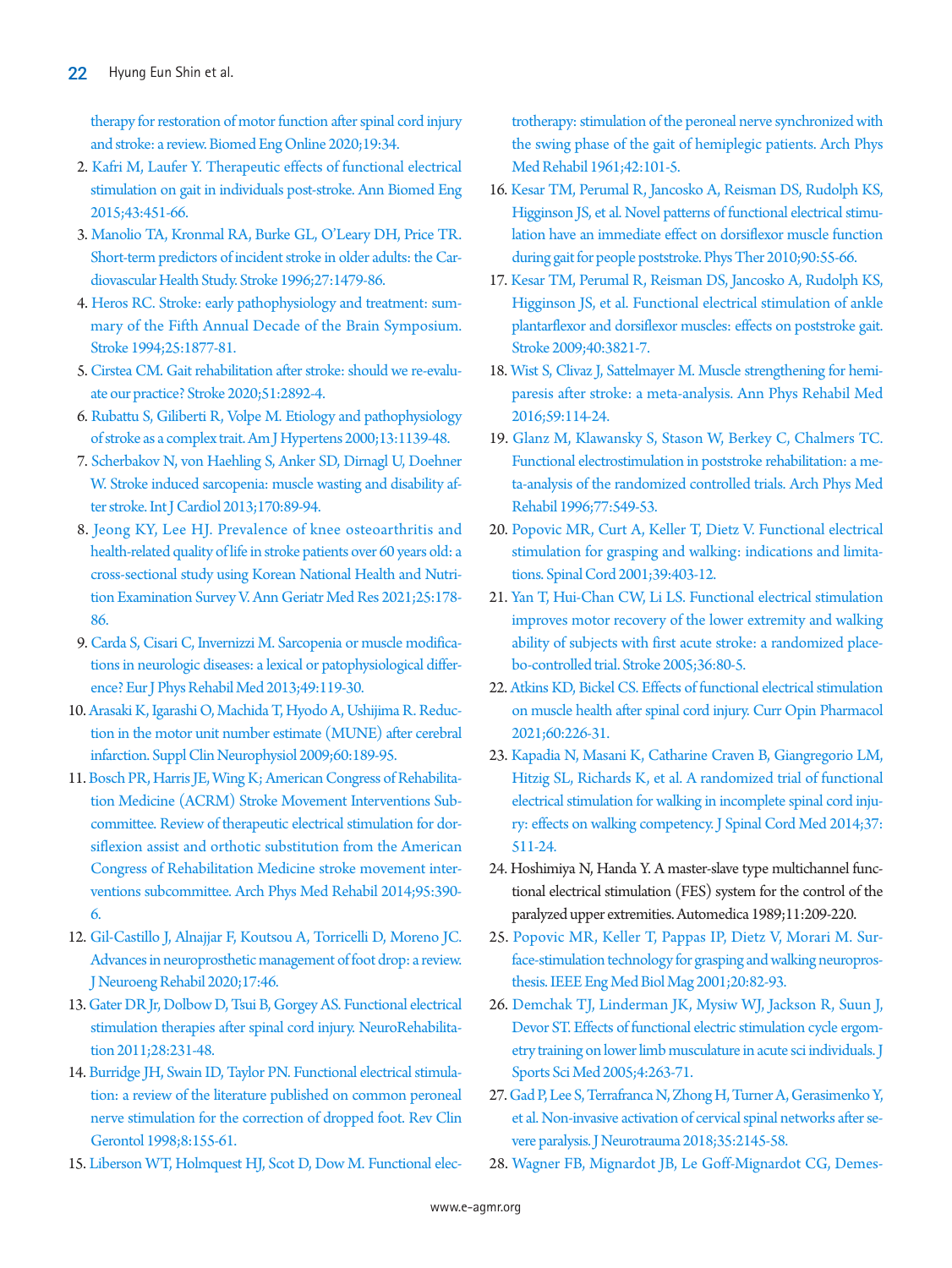[maeker R, Komi S, Capogrosso M, et al. Targeted neurotechnol](https://doi.org/10.1038/s41586-018-0649-2)[ogy restores walking in humans with spinal cord injury. Nature](https://doi.org/10.1038/s41586-018-0649-2)  [2018;563:65-71.](https://doi.org/10.1038/s41586-018-0649-2)

- <span id="page-7-0"></span>2[9. Rejc E, Angeli CA, Bryant N, Harkema SJ. Effects of stand and](https://doi.org/10.1089/neu.2016.4516)  [step training with epidural stimulation on motor function for](https://doi.org/10.1089/neu.2016.4516)  [standing in chronic complete paraplegics. J Neurotrauma 2017;](https://doi.org/10.1089/neu.2016.4516) [34:1787-802](https://doi.org/10.1089/neu.2016.4516).
- 30. [Rushton DN. Functional electrical stimulation and rehabilita](https://doi.org/10.1016/s1350-4533(02)00040-1)[tion: an hypothesis. Med Eng Phys 2003;25:75-8.](https://doi.org/10.1016/s1350-4533(02)00040-1)
- <span id="page-7-1"></span>3[1. Sujith OK. Functional electrical stimulation in neurological dis](https://doi.org/10.1111/j.1468-1331.2008.02127.x)[orders. Eur J Neurol 2008;15:437-44.](https://doi.org/10.1111/j.1468-1331.2008.02127.x)
- <span id="page-7-2"></span>32. Sanes JN[, Wang J, Donoghue JP. Immediate and delayed changes](https://doi.org/10.1093/cercor/2.2.141)  [of rat motor cortical output representation with new forelimb](https://doi.org/10.1093/cercor/2.2.141)  [configurations. Cereb Cortex 1992;2:141-5](https://doi.org/10.1093/cercor/2.2.141)2.
- <span id="page-7-3"></span>3[3. Ridding MC, Brouwer B, Miles TS, Pitcher JB, Thompson PD.](https://doi.org/10.1007/s002219900269)  [Changes in muscle responses to stimulation of the motor cortex](https://doi.org/10.1007/s002219900269)  [induced by peripheral nerve stimulation in human subjects. Exp](https://doi.org/10.1007/s002219900269)  [Brain Res 2000;131:135-43](https://doi.org/10.1007/s002219900269).
- <span id="page-7-4"></span>3[4. Charlton CS, Ridding MC, Thompson PD, Miles TS. Prolonged](https://doi.org/10.1016/s0022-510x(02)00443-4)  [peripheral nerve stimulation induces persistent changes in excit](https://doi.org/10.1016/s0022-510x(02)00443-4)[ability of human motor cortex. J Neurol Sci 2003;208:79-85.](https://doi.org/10.1016/s0022-510x(02)00443-4)
- <span id="page-7-5"></span>3[5. Daly JJ, Ruff RL. Electrically induced recovery of gait compo](https://doi.org/10.1097/00002060-200007000-00006)[nents for older patients with chronic stroke. Am J Phys Med Re](https://doi.org/10.1097/00002060-200007000-00006)[habil 2000;79:349-60.](https://doi.org/10.1097/00002060-200007000-00006)
- <span id="page-7-13"></span>36. [Israel S, Kotowski S, Talbott N, Fisher K, Dunning K. The thera](https://doi.org/10.1310/tsr1806-738)[peutic effect of outpatient use of a peroneal nerve functional](https://doi.org/10.1310/tsr1806-738)  [electrical stimulation neuroprosthesis in people with stroke: a](https://doi.org/10.1310/tsr1806-738)  [case series. Top Stroke Rehabil 2011;18:738-45.](https://doi.org/10.1310/tsr1806-738)
- <span id="page-7-6"></span>3[7. Awad LN, Reisman DS, Kesar TM, Binder-Macleod SA. Target](https://doi.org/10.1016/j.apmr.2013.12.012)[ing paretic propulsion to improve poststroke walking function: a](https://doi.org/10.1016/j.apmr.2013.12.012)  [preliminary study. Arch Phys Med Rehabil 2014;95:840-8.](https://doi.org/10.1016/j.apmr.2013.12.012)
- <span id="page-7-7"></span>38. [Lee K. Balance training with electromyogram-triggered func](https://doi.org/10.3390/brainsci10020080)[tional electrical stimulation in the rehabilitation of stroke pa](https://doi.org/10.3390/brainsci10020080)[tients. Brain Sci 2020;10:80.](https://doi.org/10.3390/brainsci10020080)
- <span id="page-7-8"></span>39. Bethoux [F, Rogers HL, Nolan KJ, Abrams GM, Annaswamy T,](https://doi.org/10.1177/1545968315570325)  [Brandstater M, et al. Long-term follow-up to a randomized con](https://doi.org/10.1177/1545968315570325)[trolled trial comparing peroneal nerve functional electrical stim](https://doi.org/10.1177/1545968315570325)[ulation to an ankle foot orthosis for patients with](https://doi.org/10.1177/1545968315570325) chronic stroke. Neurorehabil Neural Repair 2015;29:911-22.
- <span id="page-7-9"></span>40. [Patterson KK, Parafianowicz I, Danells CJ, Closson V, Verrier](https://doi.org/10.1016/j.apmr.2007.08.142)  [MC, Staines WR, et al. Gait asymmetry in community-ambulat](https://doi.org/10.1016/j.apmr.2007.08.142)[ing stroke survivors. Arch Phys Med Rehabil 2008;89:304-10.](https://doi.org/10.1016/j.apmr.2007.08.142)
- <span id="page-7-10"></span>41. [Chung Y, Kim JH, Cha Y, Hwang S. Therapeutic effect of func](https://doi.org/10.1016/j.gaitpost.2014.06.002)[tional electrical stimulation-triggered gait training corresponding](https://doi.org/10.1016/j.gaitpost.2014.06.002)  [gait cycle for stroke. Gait Posture 2014;40:471-5.](https://doi.org/10.1016/j.gaitpost.2014.06.002)
- 42. [Kim JH, Chung Y, Kim Y, Hwang S. Functional electrical stimu](https://doi.org/10.1016/j.gaitpost.2012.01.006)[lation applied to gluteus medius and tibialis anterior correspond-](https://doi.org/10.1016/j.gaitpost.2012.01.006)

[ing gait cycle for stroke. Gait Posture 2012;36:65-7.](https://doi.org/10.1016/j.gaitpost.2012.01.006)

- <span id="page-7-11"></span>43[. Roche A, Laighin GO, Coote S. Surface-applied functional elec](https://doi.org/10.1179/174328809x405946)[trical stimulation for orthotic and therapeutic treatment of drop](https://doi.org/10.1179/174328809x405946)[foot after stroke–a systematic review. Phys Ther Rev 2009;14:](https://doi.org/10.1179/174328809x405946) [63-80.](https://doi.org/10.1179/174328809x405946)
- <span id="page-7-12"></span>44[. Tong RK, Ng MF, Li LS, So EF. Gait training of patients after](https://doi.org/10.2522/ptj.20050183)  [stroke using an electromechanical gait trainer combined with si](https://doi.org/10.2522/ptj.20050183)[multaneous functional electrical stimulation. Phys Ther 2006;](https://doi.org/10.2522/ptj.20050183) [86:1282-94.](https://doi.org/10.2522/ptj.20050183)
- <span id="page-7-14"></span>45[. Ng MF, Tong RK, Li LS. A pilot study of randomized clinical](https://doi.org/10.1161/strokeaha.107.495705)  [controlled trial of gait training in subacute stroke patients with](https://doi.org/10.1161/strokeaha.107.495705)  [partial body-weight support electromechanical gait trainer and](https://doi.org/10.1161/strokeaha.107.495705)  [functional electrical stimulation: six-month follow](https://doi.org/10.1161/strokeaha.107.495705)-up. Stroke 2008;39:154-60.
- <span id="page-7-17"></span><span id="page-7-15"></span>46[. Peri E, Ambrosini E, Pedrocchi A, Ferrigno G, Nava C, Longoni](https://doi.org/10.4081/ejtm.2016.6063)  [V, et al. Can FES-augmented active cycling training improve lo](https://doi.org/10.4081/ejtm.2016.6063)[comotion in post-acute elderly stroke patients? Eur J Transl Myol](https://doi.org/10.4081/ejtm.2016.6063)  [2016;26:6063](https://doi.org/10.4081/ejtm.2016.6063).
- <span id="page-7-20"></span><span id="page-7-16"></span>47. Bauer P, K[rewer C, Golaszewski S, Koenig E, Muller F. Function](https://doi.org/10.1016/j.apmr.2014.09.033)[al electrical stimulation-assisted active cycling: therapeutic ef](https://doi.org/10.1016/j.apmr.2014.09.033)[fects in patients with hemiparesis from 7 days to 6 months after](https://doi.org/10.1016/j.apmr.2014.09.033)  [stroke: a randomized controlled pilot study. Arch](https://doi.org/10.1016/j.apmr.2014.09.033) Phys Med Rehabil 2015;96:188-96.
- 48. [Sabut SK, Sikdar C, Kumar R, Mahadevappa M. Improvement](https://doi.org/10.1109/iembs.2011.6090387)  [of gait & muscle strength with functional electrical stimulation](https://doi.org/10.1109/iembs.2011.6090387)  [in sub-acute & chronic stroke patients. Annu Int Conf IEEE Eng](https://doi.org/10.1109/iembs.2011.6090387)  [Med Biol Soc 2011;2011:2085-8.](https://doi.org/10.1109/iembs.2011.6090387)
- <span id="page-7-18"></span>49[. Sabut SK, Sikdar C, Kumar R, Mahadevappa M. Functional elec](https://doi.org/10.3233/nre-2011-0717)[trical stimulation of dorsiflexor muscle: effects on dorsiflexor](https://doi.org/10.3233/nre-2011-0717)  [strength, plantarflexor spasticity, and motor recovery in stroke](https://doi.org/10.3233/nre-2011-0717)  [patients. NeuroRehabilitation 2011;29:393-400](https://doi.org/10.3233/nre-2011-0717).
- 50. [Sabut SK, Kumar R, Lenka PK, Mahadevappa M. Surface EMG](https://doi.org/10.1109/iembs.2010.5627503)  [analysis of tibialis anterior muscle in walking with FES in stroke](https://doi.org/10.1109/iembs.2010.5627503)  [subjects. Annu Int Conf IEEE Eng Med Biol Soc 2010;2010:](https://doi.org/10.1109/iembs.2010.5627503) [5839-42.](https://doi.org/10.1109/iembs.2010.5627503)
- <span id="page-7-19"></span>51[. Akazawa N, Harada K, Okawa N, Tamura K, Moriyama H. Mus](https://doi.org/10.1371/journal.pone.0201789)[cle mass and intramuscular fat of the quadriceps are related to](https://doi.org/10.1371/journal.pone.0201789)  [muscle strength in non-ambulatory chronic stroke survivors: a](https://doi.org/10.1371/journal.pone.0201789)  [cross-sectional study. PLoS One](https://doi.org/10.1371/journal.pone.0201789) 2018;13:e0201789.
- <span id="page-7-21"></span>52[. Kern H, Carraro U, Adami N, Biral D, Hofer C, Forstner C, et al.](https://doi.org/10.1177/1545968310366129)  [Home-based functional electrical stimulation rescues perma](https://doi.org/10.1177/1545968310366129)[nently denervated muscles in paraplegic patients with complete](https://doi.org/10.1177/1545968310366129)  [lower motor neuron lesion. Neurorehabil Neura](https://doi.org/10.1177/1545968310366129)l Repair 2010; 24:709-21.
- <span id="page-7-22"></span>53[. Carraro U, Kern H, Gava P, Hofer C, Loefler S, Gargiulo P, et al.](https://doi.org/10.1007/s40520-016-0619-1)  [Recovery from muscle weakness by exercise and FES: lessons](https://doi.org/10.1007/s40520-016-0619-1)  [from Masters, active or sedentary seniors and SCI patients. Ag-](https://doi.org/10.1007/s40520-016-0619-1)